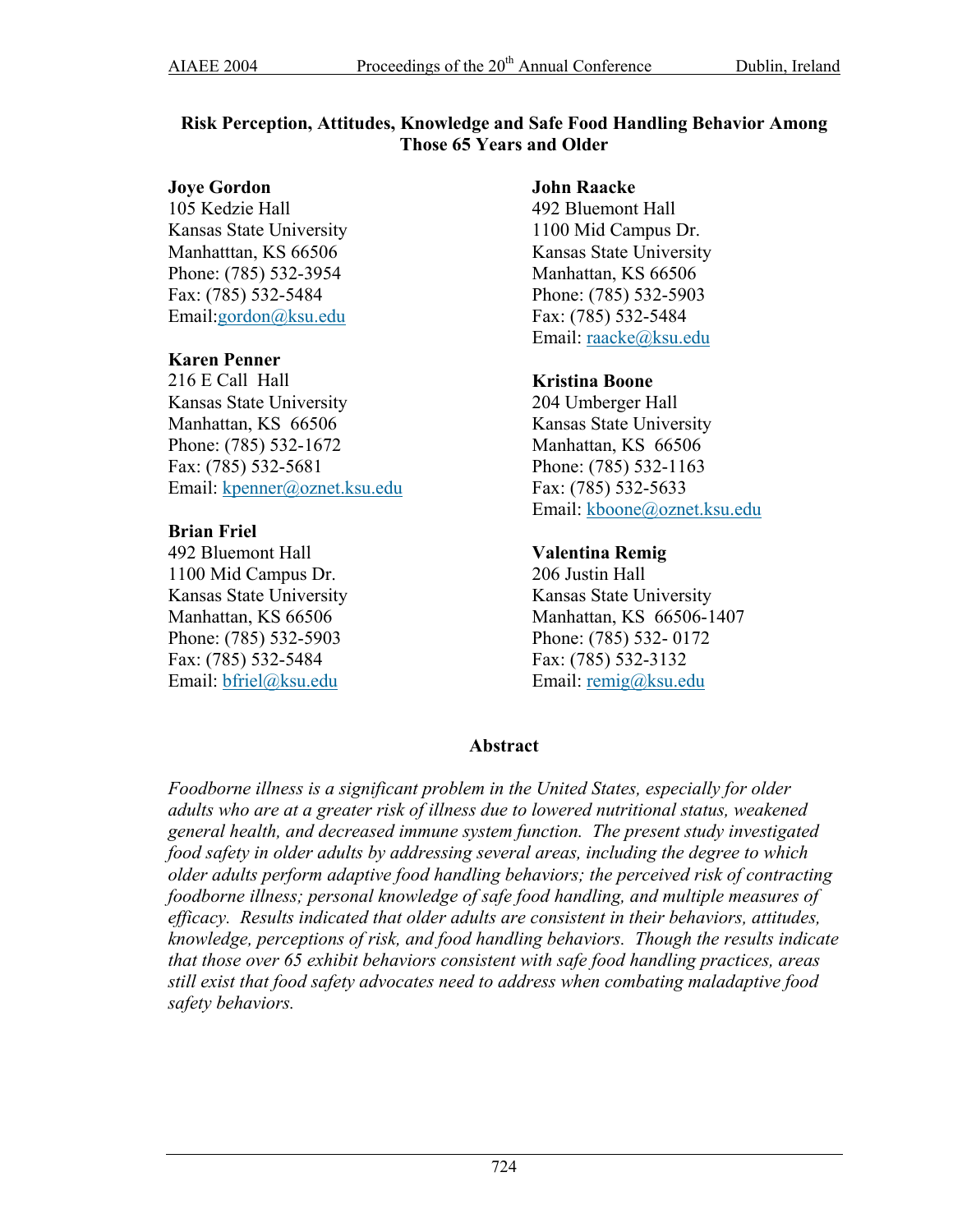Consumption of food contaminated by bacteria, viruses, and parasites causes 76 million cases of foodborne illness, 325,000 hospitalizations, and 5,000 fatalities each year in the United States of America (Mead et al., 1999). Moreover, the proportion of U.S. residents over the age of 65 has steadily increased over recent decades and the number is

expected to double from 35 million to 70 million by the year 2030 (United States Department of Health and Human Services, Administration on Aging, 2001). Because those over 65 generally have lowered nutritional status, weakened general health, decreased immune system function, and reduced stomach acid, they are at greater risk for foodborne illness (Smith, 1998; United States Department of Health and Human Services, Administration on Aging, 2001). *Salmonella* and *E. coli* infections cause death among the general population, but fatality rates among older adults are much higher (Bean, Goulding, Lao, & Angulo, 1996; Buzby, Roberts, Lin, & MacDonald, 1996). For instance, Gerba, a researcher from Arizona State University, reported that in nursing homes, the case-fatality rate for certain foodborne illnesses was anywhere from 10 to 100 times higher than for general populations (Buzby, 2002).

Foodborne illness is preventable provided that appropriate food-handling behaviors, such as hand washing, are adopted. In an effort to communicate effective food-handling practices to the population, several outreach programs have been developed. The success of these programs hinges on the willingness of the target population to adopt recommended behaviors. As a target public, those over 65 represent a group that is susceptible to an increased likelihood of contracting illness and an increased likelihood of more severe symptoms. Several variables have been implicated in one's willingness to comply with preventive health messages and engage in adaptive behaviors. While researchers have examined food handling behaviors of those over 65 (Hanson & Benedict, 2002), few have explored the determinants of adaptive behaviors. This research specifically examined perceived risk, attitudes, and knowledge as variables associated with safe food-handling in those 65 years and older.

The first variable is perceived risk. If individuals do not believe that that they are likely to become ill from the food they eat, they are unlikely to adjust any maladaptive behaviors that they may regularly perform. Sandman (1987) argued that most people perceive the risk of becoming ill from microbial infections in food as being low and that foodborne illnesses contracted at home are perceived as controllable and nonfatal. Highrisk behaviors (e.g., eating raw oysters) are voluntary, reinforcing the belief in a low risk of contracting a foodborne illness. Moreover, other more common behaviors, which may not overtly seem to pose such a high risk (e.g., failing to wash a knife used to cut raw meat before cutting vegetables), could lead to foodborne illness. Such underestimation of the risks associated with foodborne illness by the lay public may contribute to rejection of safe food-handling practices.

The second variable that may influence message effectiveness is the recipient's attitude toward the behavior advocated by the message. Social psychologists define an attitude as a "…psychological tendency that is expressed by evaluating a particular entity with some degree of favor or disfavor…" (Eagly & Chaiken, 1993, p.1). The prevailing belief is that people will behave in concert with their attitudes regarding that behavior (Manstead, 1996. The relationship between attitudes and behavior has been the topic of much psychological research with many early studies finding inconsistencies between the two (Darley & Batson, 1973; LaPiere, 1934). However, when situational factors are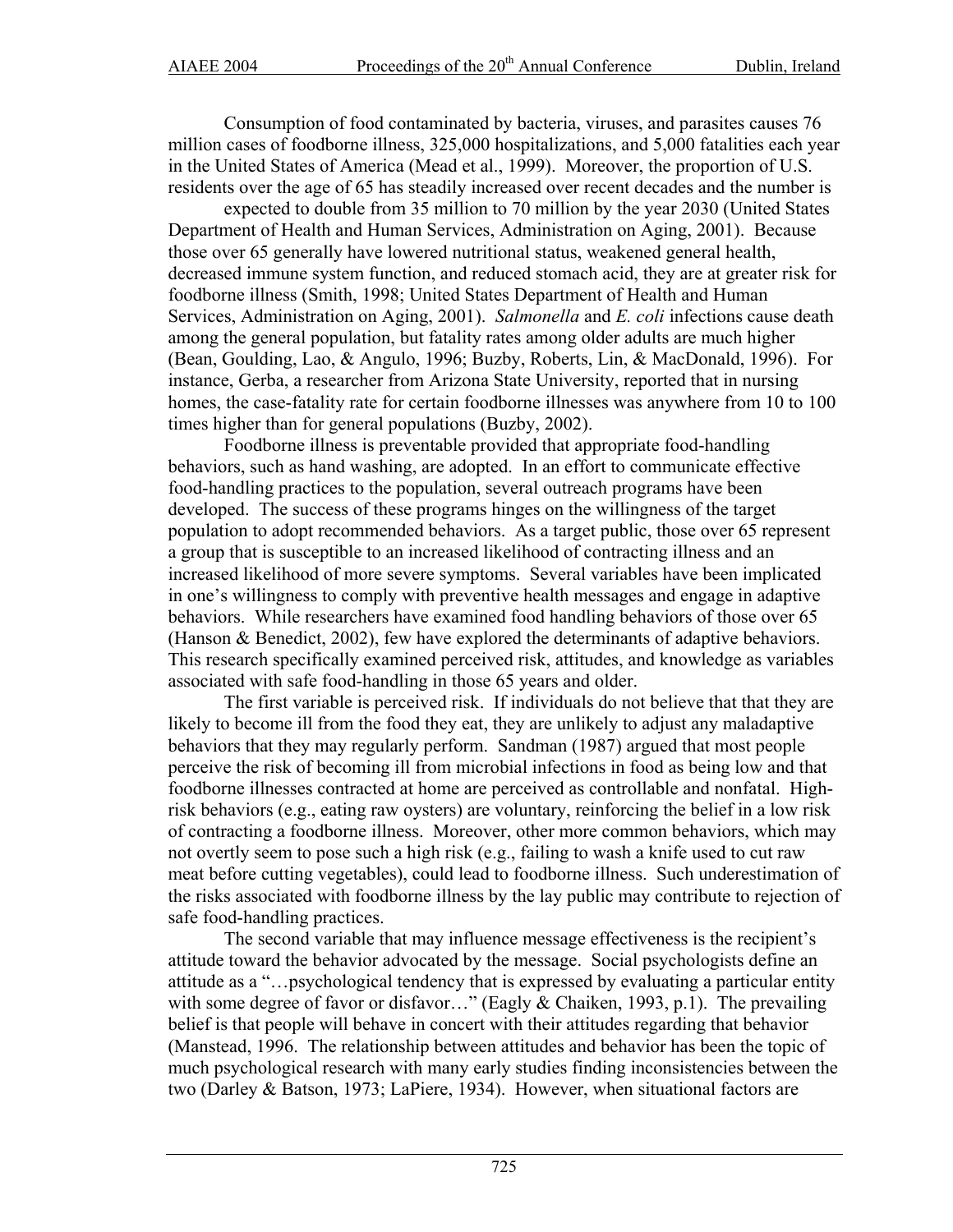taken into account and the attitude is specific to the behavior of interest, the relationship between attitudes and behavior is more robust (Ajzen & Fishbein, 1973).

Finally, conventional wisdom indicates knowledge of the situation and of appropriate behaviors is likely to influence behavior. If people are ignorant of adaptive ways to prepare food, they are unlikely to handle their food appropriately and are thus more likely to contract foodborne illnesses. The belief that education is the key to safe food-handling practice is the crux of many outreach programs. Researchers have recommended that educational programs for food safety should emphasize changing behaviors that are most likely to result in foodborne illness, such as failing to wash one's hands before handling food (Medeiros, Hillers, Kendall, & Mason, 2001a). Medeiros et al. (2001) suggest that educational programs should be organized according to five categories: (1) personal hygiene, (2) adequate cooking, (3) avoiding cross-contamination, (4) cold storage/hot-holding, and (5) avoiding foods from unsafe sources. One program that has adopted a similar strategy is the Fight BAC! campaign which address four issues, (1) clean, (2) separate, (3) cook, and (4) chill (Food and Drug Administration & U.S. Department of Agriculture, Food Safety and Inspection Service, 2001).

This study addressed (1) perceived risk of contracting foodborne illness, (2) attitudes toward safe food-handling behaviors, and (3) knowledge of safe food-handling behavior. The degree to which these variables are associated with adaptive foodhandling behaviors in U.S. residents over 65 is questioned.

#### **Method**

#### *Participants*

A national telephone survey was conducted including participants who were at least 65 years of age and prepared at least 5 meals per week. A priori power analysis indicated that a sample size of 250 was sufficient to achieve significant power. A random sample of residential telephone numbers and addresses of people 65 years and older was secured from a national company specializing in telephone survey research.

# *Materials*

A multi-section survey was developed to examine food safety in seniors. Questions were often yes/no or Likert-scale. The first section collected general information from the participants (e.g., number living in household, type of residence, etc.). The second section consisted of questions related to participant's level of perceived risk. Parts of this section were taken from an unpublished U.S. Government Food Safety Survey and included questions such as, "How common do you think it is for people in the United States to become sick, that is, to get food poisoning, because of the way food is handled or prepared in their homes;" "Do you think contamination of food by microorganisms, such as germs, is a very serious food safety problem, a serious food safety problem, somewhat of a problem, or not a food safety problem at all;" and "How likely do you think it is that raw chicken contains germs or other micro-organisms that could make you sick?"

The third section assessed participants' attitudes toward food safety. Most of the questions in this section were taken from a preexisting validated scale developed by Medeiros et. al (2001a). Questions in this section included: "Cooking and eating eggs that have firm yolks and whites is important to me for safety," "I am worried that I may get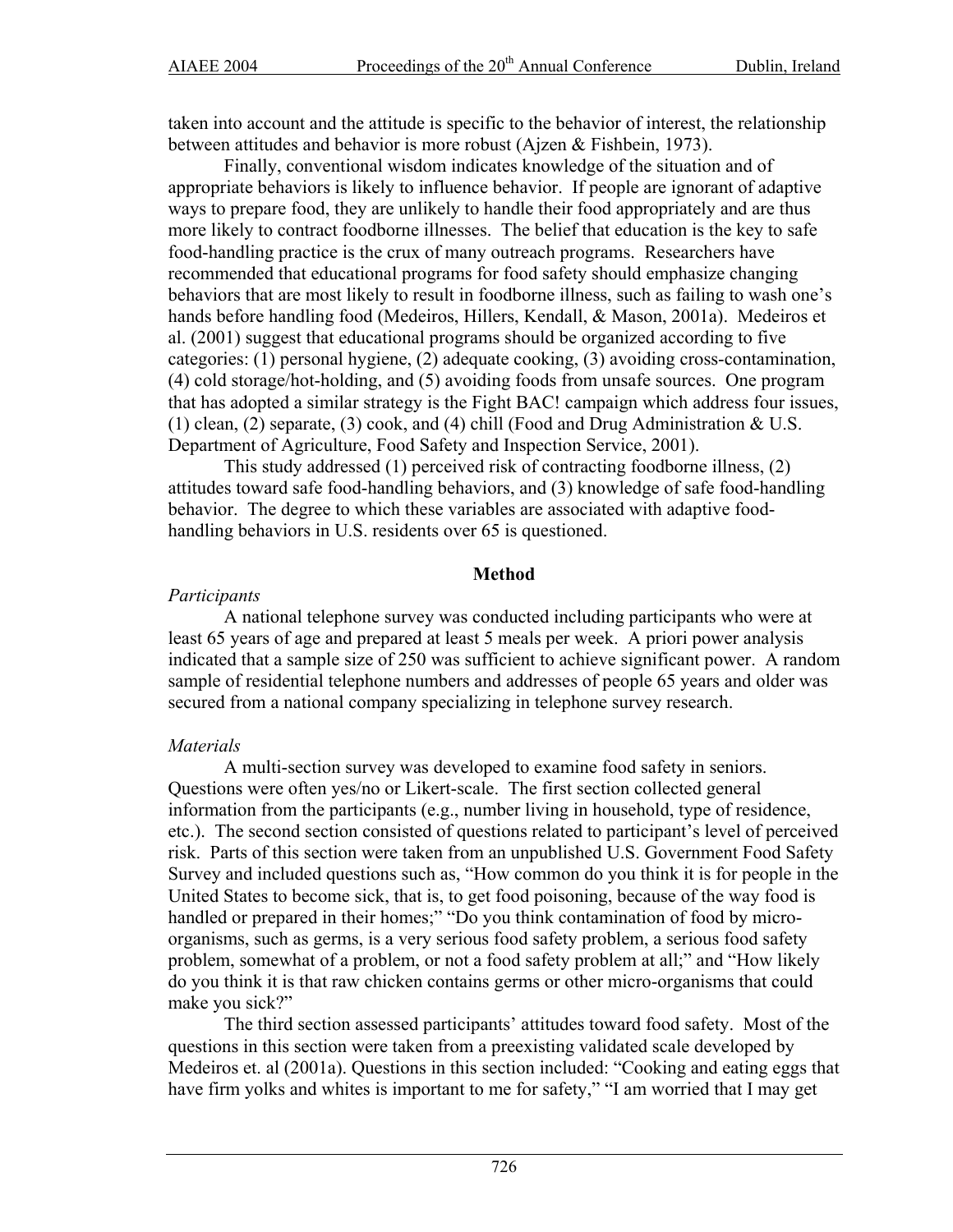sick if I eat hot dogs right out of the package," and "It is not important to cover a cut or sore on my hand before I prepare food."

The fourth section examined participants' overall knowledge of food safety practices. The questions for this section were taken from another preexisting validated survey again developed by Medeiros et. al (2001b), *A Questionnaire to Assess Knowledge of Recommended Food Safety Behaviors*. Questions included items as: "It is safe to use raw eggs in recipes that will not be cooked," and "When you can't see any pink color inside a cooked hamburger patty, you know all of the harmful germs have been killed and the hamburger is safe to eat.

The final section explored participants' behaviors regarding food safety practices. The questions for this section came from a survey developed and validated by Medeiros, Kendall, Hillers, and Mason (2001). In this section, participants responded on a 7-point Likert scale where 1 was "always" and 7 was "never". For instance, in this section participants were asked: "Before preparing or handling food, I wash my hands with soap and warm running water," "If I have a cut or sore on my hand, I cover it before preparing food," and "I discard shellfish, such as mussels or clams, if the shellfish has not opened during cooking." In addition, several yes/no questions were included regarding specific food handling behaviors. These questions included "Do you eat raw hamburger meat?" and "Do you wash your hands prior to preparing meals?"

#### *Procedure*

A randomized list of addresses was obtained through a company specializing in telephone survey research. Letters to potential participants were sent out 1 week in advance of calls and indicated that researchers would be calling to ask questions about food safety (Dillman, 2000). The letter also indicated that those who were at least 65 and the primary food preparer would receive a \$5.00 honorarium if they participated in the 20-minute survey.

Final participants were asked questions from the survey which lasted anywhere from 15 to 25 minutes. The participants were told that all answers were confidential and their names would not to be associated with answers they gave. After the data was collected, participants were mailed the honorarium with a letter thanking them for their participation.

#### **Results**

The results are presented in five sections about food safety. The first section contains demographic information about the sample. The second section has results pertaining to perceived risk, while the third section describes attitudes about safe foodhandling behaviors. The fourth section reports participant knowledge of food safety and the final section reports participant food-handling behaviors.

#### *Section One: General Results*

A total of 353 participants completed the telephone survey—245 (69.4%) were female and 108 (30.6%) were male. The mean age of the participants was 74.3 years old with 91% being White/Non-Hispanic. Participants prepared meals an average of 12 times per week. Ninety-nine percent of participants prepared meals for themselves and 72% prepared meals for others. Education level of the participants varied greatly, with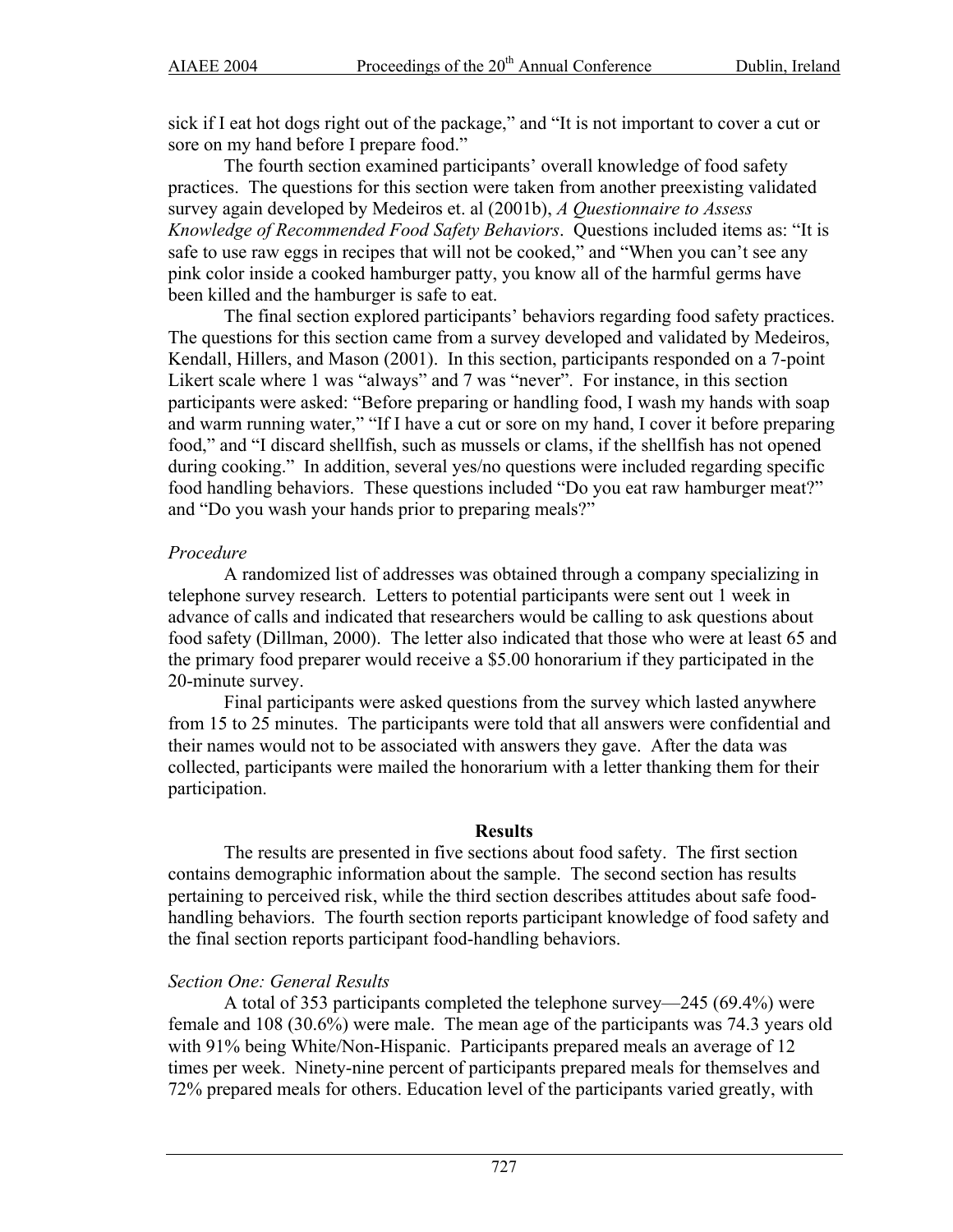participants indicating completing high school or some college comprising the largest group (See Table 1).

| <b>Education Level</b>                                                   |     |
|--------------------------------------------------------------------------|-----|
|                                                                          |     |
| 0-11 Years                                                               | 37  |
| 12 Years (High school Graduate/GED)                                      | 110 |
| 1-3 Years of College (Some College)                                      | 94  |
| College Graduate (Bachelor Degree or Equivalent)                         | 66  |
| Post Graduate, Masters Degree, Doctorate, Law Degree, Other Professional | 46  |
| Degree                                                                   |     |

Table 1. Sum of participants for education level.

# *Section Two: Risk Perception*

Older adults' risk perception of food safety was assessed by asking participants to respond to seven statements, using a 7-point Likert-scale, where 1 indicated "very likely" and 7 indicated "not very likely". Results showed that seniors indicated the greatest risk to food safety occurred in food processing plants (48%), followed by homes (20%), and by restaurants (16%). A follow up question however, indicated respondents were more concerned with food prepared at restaurants than with food prepared in their homes.

When asked if foods contaminated by micro-organisms was a "very serious," "serious," "somewhat" or "not at all" food safety problem, over 56% of participants indicated it was a "very serious" or "serious" problem. When probed with questions about the risk of certain food items being contaminated with micro-organisms, participants judged that raw chicken was most likely to make one sick, and raw fruit and vegetables were judged by participants as least likely to cause illness. Foods identified by experts as high risk foods, such as raw oysters, raw sprouts, and raw eggs, were judged in the middle of the scale by participants, indicating that risk perceptions of older adults associated with some foods were markedly different than risk assessments of experts (See Table 2).

| Foods                                | Mean Response* |
|--------------------------------------|----------------|
| Raw Chicken                          | 1.5            |
| Raw Shellfish, Oysters               | 2.2            |
| Raw Beef                             | 2.3            |
| Raw Eggs                             | 2.5            |
| Raw Sprouts, such as Alfalfa Sprouts | 4.4            |
| Raw Vegetables                       | 5.2            |
| <b>Raw Fruits</b>                    | 54             |

\*Scale: 1 (Very Likely) ---- 7 (Not At All Likely)

Table 2. Judgments of risk to certain foods containing micro-organisms.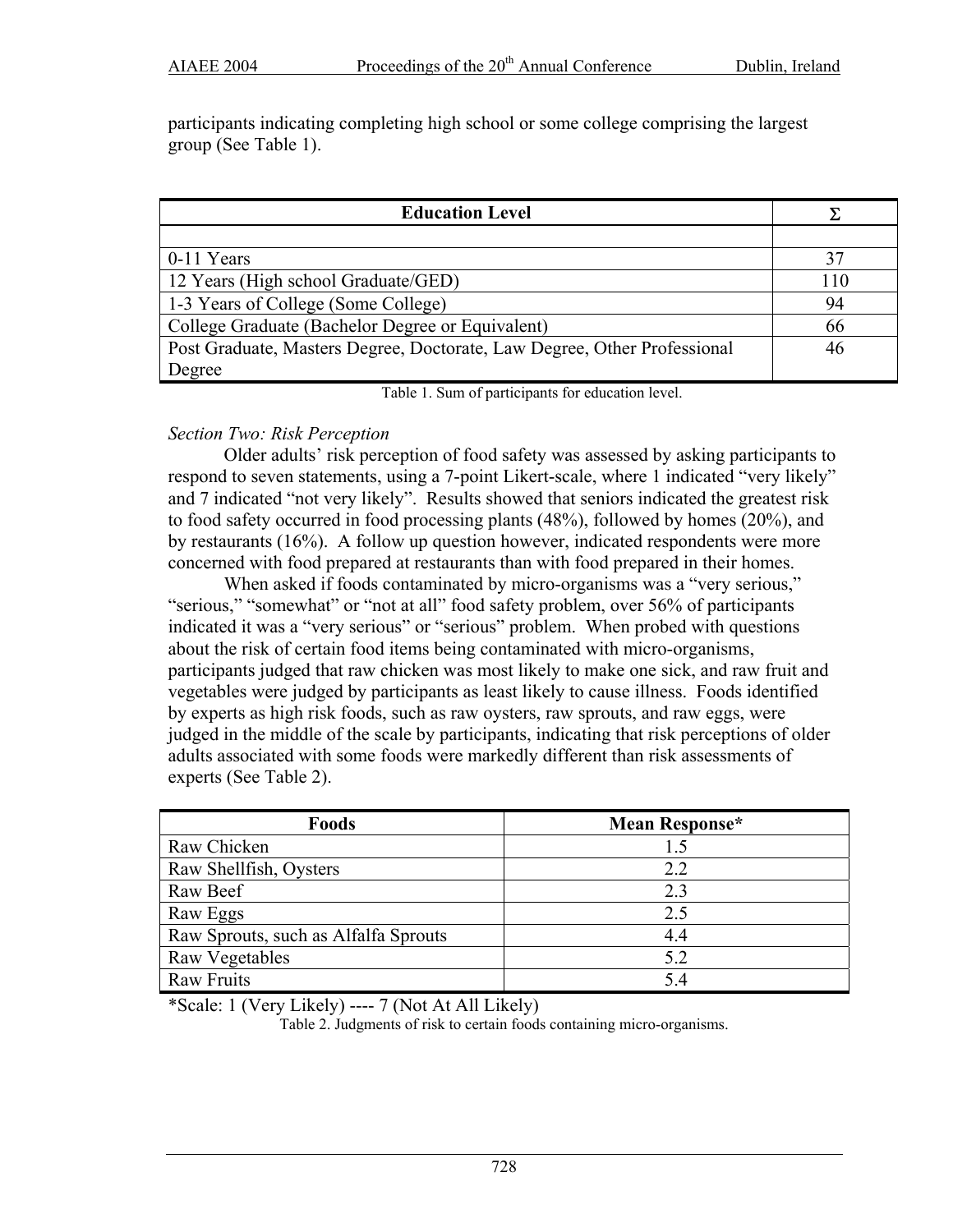When participants were presented with the statement, "If you happen to leave cooked food out of the refrigerator for more than 2 hours after it has finished cooking, how likely are you to get sick," answers differed significantly in relation to education level[ $F(4, 341) = 2.56$ ,  $p < .05$ ,  $\eta^2 = .03$ ]. Post hoc analysis indicated those participants who had completed post graduate work judged themselves at a lower risk of getting sick compared to those at other education levels.

# *Section Three: Attitudes*

To assess attitudes, participants responded to 18 statements, taken from Medeiros et. al (2001a), on a 7-point Likert-scale, with 1 indicating "strongly agree" and 7 indicating "strongly disagree." Overall attitudes towards safe food handling behaviors were positive with participants aware of food safety problems and having attitudes consistent with safe food-handling recommendations (See Table3).

| Question                                                            | Mean Response*   |
|---------------------------------------------------------------------|------------------|
| I am not concerned if I thaw perishable food on the kitchen         | 5.5              |
| counter                                                             |                  |
| Cooking and eating eggs that have firm yolks and whites is          | 2.3              |
| important to me for safety                                          |                  |
| Drinking pasteurized apple juice or cider is important to me for    | 2.6              |
| safety                                                              |                  |
| After cutting raw meat or chicken, I like to wash the cutting       | 1.5              |
| board, knife, and counter top with hot soapy water before           |                  |
| continuing cooking                                                  |                  |
| I am not interested in using a meat thermometer                     | 4.3              |
| I don't worry that I may get sick if I eat alfalfa and other raw    | 3.8              |
| sprouts                                                             |                  |
| I am worried that I may get sick if I eat hot dogs right out of the | 3.7              |
| package                                                             |                  |
| Using cheese and yogurt made only from pasteurized milk is          | 2.2              |
| important to me                                                     |                  |
| I am concerned that I may get sick if I eat raw oysters             | 2.8              |
| I don't worry about keeping the refrigerator at or below 40         | 5.0              |
| degrees Fahrenheit                                                  |                  |
| I don't worry about washing my hands after playing with my pets     | 5.9              |
| It is not important to cover a cut or sore on my hand before I      | $\overline{5.9}$ |
| prepare food                                                        |                  |
| Refrigerating food such as rice and beans overnight before          | 5.6              |
| serving them the following day is not important to me               |                  |
| There is no need to store eggs in a refrigerator, room temperature  | 6.7              |
| is just fine                                                        |                  |

\*Scale: 1 (Strongly Agree) ---- 7 (Strongly Diagree)

Table 3. Attitudes towards safe food handling.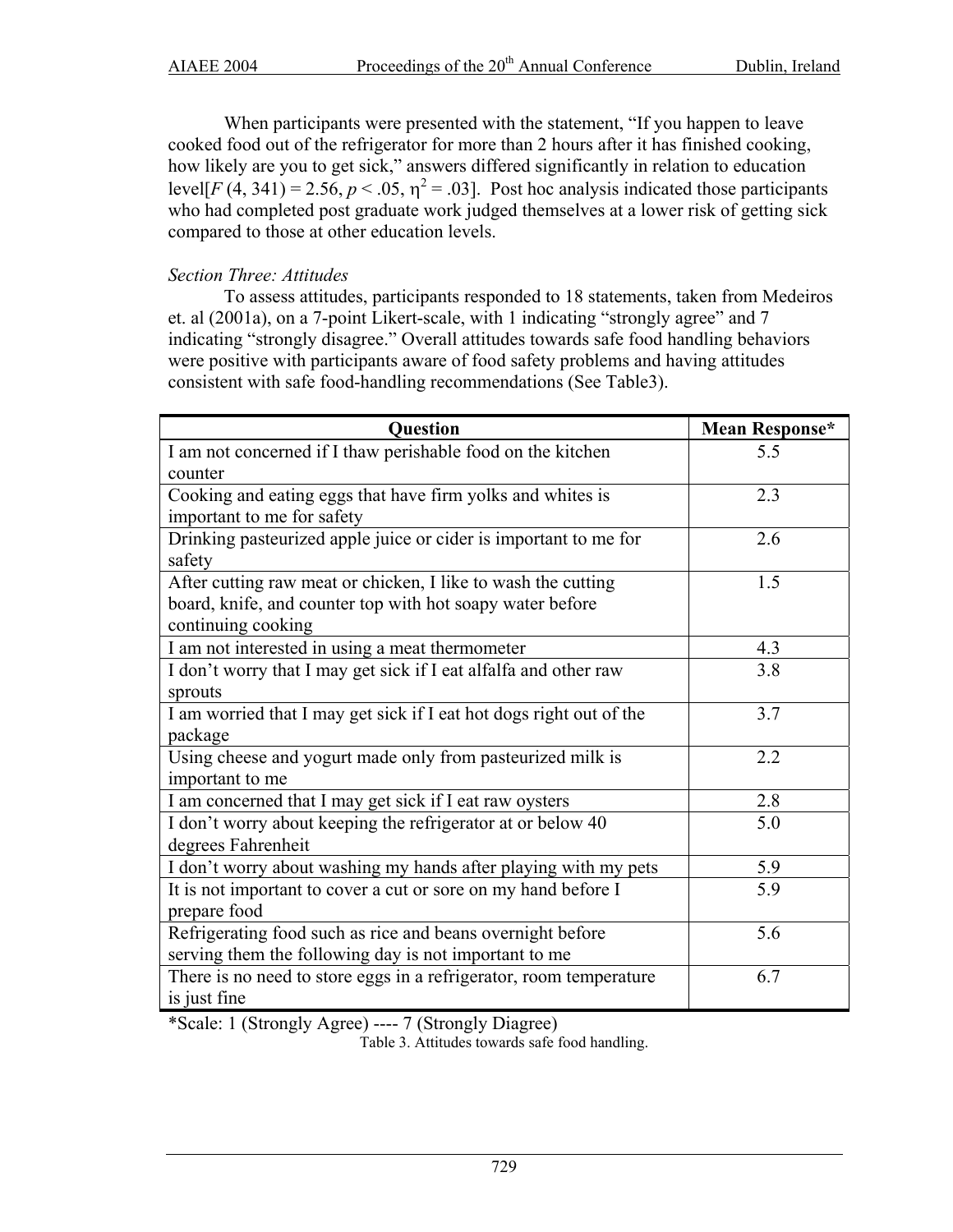Participants' level of education was often associated with maladaptive food handling attitudes. When presented with the statement, "I am not concerned if I thaw perishable food on the kitchen counter," a significant difference existed among the different levels of education of the participants  $[F(4, 345) = 3.67, p < .01, \eta^2 = .04]$ . Post hoc test indicated those with a college level education differed from the rest. Specifically, those with college educations were more likely to report that thawing perishable foods on the counter was not a concern to them.

Also, when asked to respond to the statement, "It is not important to cover a cut or sore on my hand before I prepare food," another significant difference existed between those with college education and others  $[F(4, 344) = 2.12, p = .07, \eta^2 = .025]$ . Post hoc analysis indicated that covering a cut or sore on their hands was not as important to those with college educations as it was to non-college educated participants.

### *Section Four: Knowledge*

Knowledge was assessed by having participants respond to 8 yes/no statements as well as answers to 4 questions about foods that are safe or not safe to eat taken from the validated survey by Medeiros et. al (2001b). Overall, participants answered knowledge questions about safe food-handling behaviors correctly. People generally knew they should wash their hands before cooking, should use a new dish cloth to wipe down counters after raw meat, and should use a different cutting board (or wash it with hot soapy water) for vegetables after cutting raw meat or chicken. Still, participants consistently answered questions incorrectly in two areas—cooking temperatures and the storage of cooked foods.

First, participants consistently answered questions incorrectly about cooking hamburger meat. When asked the proper cooking temperature of a hamburger patty, over 57% of the participants indicated they did not know. Also, 63% of participants reported hamburger patties are free of harmful germs when cooked until no pink shows, which is contradictory to research data indicating that hamburger may lose pink color before reaching safe temperatures.

Second, participants were unsure about whether cooked food that had been sitting on the counter for two hours after preparation was safe to eat. Forty-seven percent of participants indicated it was safe to eat rice left out of the refrigerator and 60% indicated it was safe to eat a baked potato left out of the refrigerator for two hours. Moreover, 24% reported cooked meat was safe to eat after not being refrigerated for two hours.

# *Section Five: Behaviors*

Participants were asked to report their behaviors by responding to 11 statements on a 7-point Likert-scale, with 1 indicating "always" and 7 indicating "never" and 23 yes/no questions (Medeiros, Kendall, Hillers and Mason, 2001). Participants reported behaviors that tended to be consistent with safe food handling practices (See Table 4). However, there were two areas in which participants self-reported behaviors were questionable—risky foods and thermometer usage.

The first area dealt with participants' consumption of high risk foods. When asked if they ate eggs with runny yolks, 37% of participants indicated "yes", which is a maladaptive food safety practice. Participants responded "yes" 26% of the time when asked if they ate homemade cookie dough, which is also a maladaptive behavior because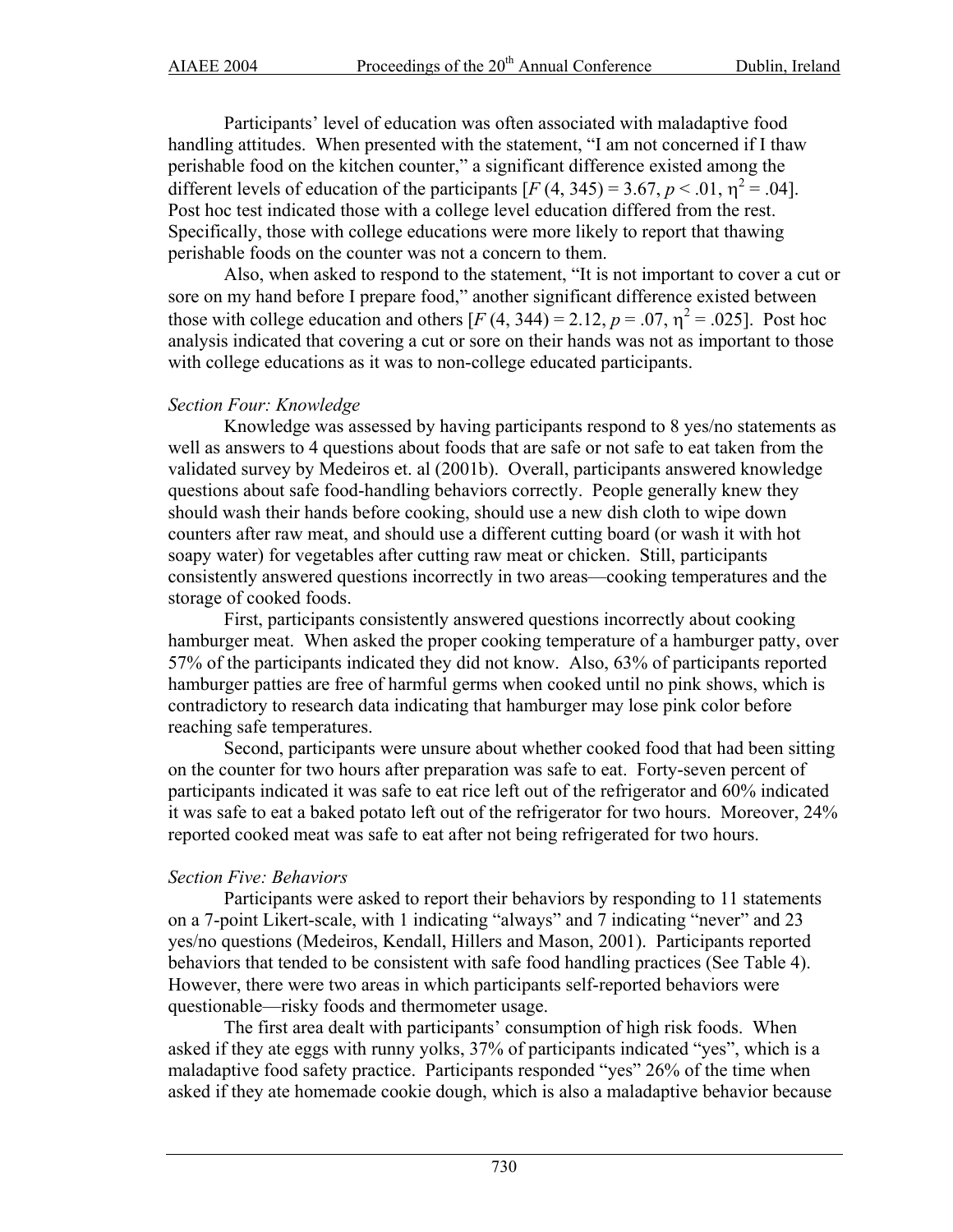it contains raw eggs. Finally, 26% of participants indicated that they eat raw alfalfa or other raw sprouts. The USDA recommends people over 65 years of age avoid all of those foods.

| <b>Question</b>                                                           | Mean Response* |
|---------------------------------------------------------------------------|----------------|
| Before preparing or handling food, I wash my hands with soap and          | 1.5            |
| warm running water                                                        |                |
| After playing with a pet and before getting a snack, I wash my            | 1.5            |
| hands with soap and warm running water                                    |                |
| If I have a cut or sore on my hand, I cover it before preparing food      | 1.5            |
| I discard shell fish, such as mussels or clams, if the shell fish has not | 1.5            |
| opened during cooking                                                     |                |
| I wash the plate used to hold raw meat, poultry, or seafood with hot,     | 1.3            |
| soapy water before returning cooked food to the plate OR I use a          |                |
| clean plate                                                               |                |
| I wash my hands with soap and warm running water after working            | 1.3            |
| with raw meat, poultry, or seafood and before I continue cooking          |                |
| I clean countertops with hot soapy water after preparing food             | 1.7            |
| I leave cooked foods, such as rice or beans, on the stovetop              | 6.4            |
| overnight to be used the next day                                         |                |
| I put frozen meat and poultry on the counter in the morning so it         | 5.5            |
| will be thawed and ready to cook in the evening                           |                |
| I store my eggs at room temperature                                       | 6.7            |
| I never eat raw vegetables if they have come in contact with raw          | 3.3            |
| meat or chicken                                                           |                |

\*Scale: 1 (Always) ---- 7 (Never)

Table 4. Participants responses to food handling behaviors.

The second area dealt with food preparation. The main problem area was the lack of thermometer use. Less than half (49.4%) of the participants indicated they used a thermometer to check the temperature of their refrigerator. Only 9% used a meat thermometer to check if hamburger meat was cooked to the proper temperature. Over 90% indicated they used the "no pink" method of determining safety of hamburger meat.

In some instances, education level was associated with maladaptive food handling behaviors. Those with a higher education, particularly those with post graduate work, reported not covering a cut or sore on their hands before preparing meals  $[F(4, 348) =$ 3.98,  $p < 0.05$ ,  $\eta^2 = 0.04$ ]. Responses based on education level differed significantly when participants were asked, "If before preparing or handling food, do you wash your hands with soap and warm running water?"  $[F(4, 346) = 2.58, p < .05, \eta^2 = .03]$ . Those with post graduate work again differed from the rest, indicating that they tended not to wash their hands in this manner.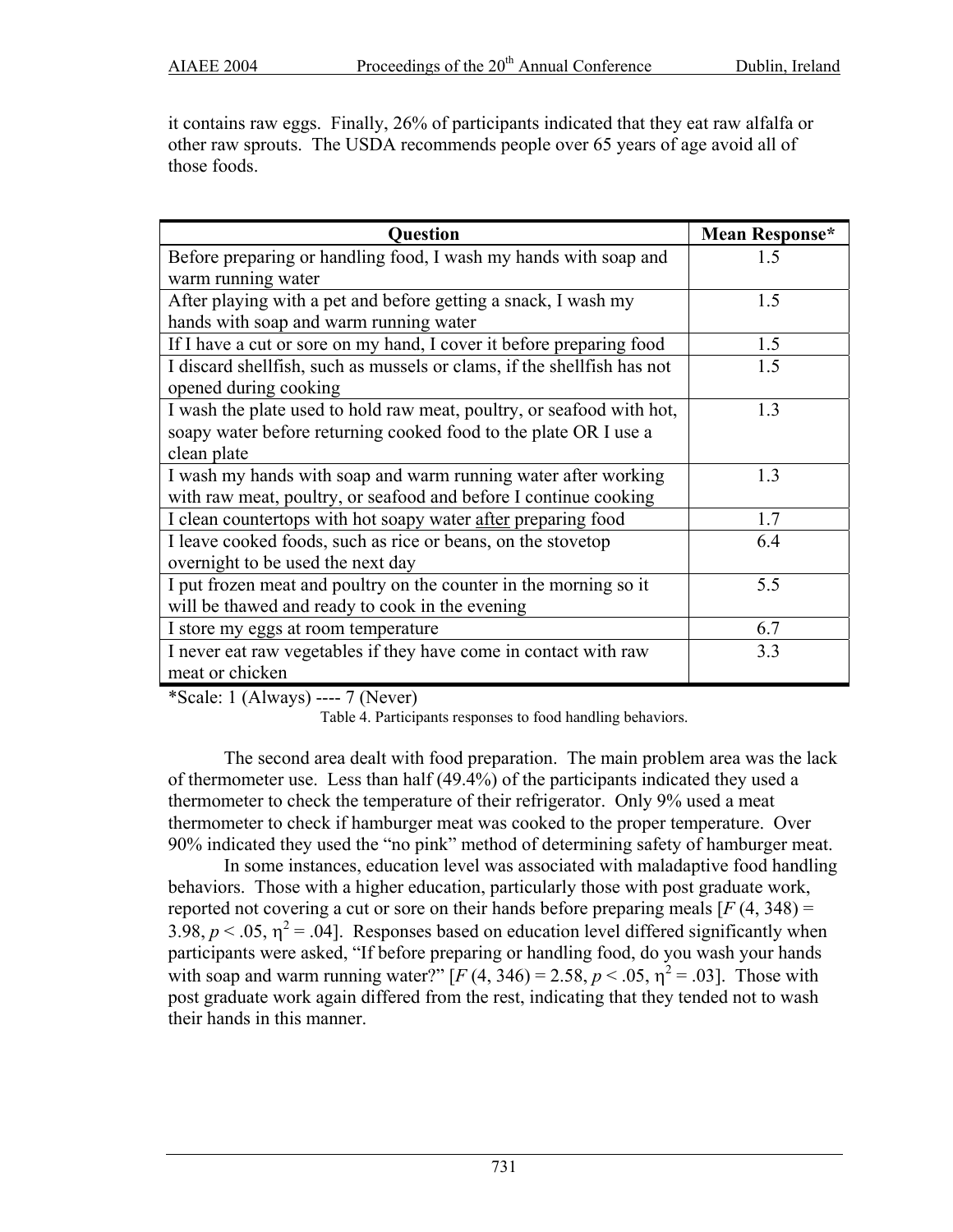#### **Discussion**

Unlike previous research which has shown that people do not engage in safe practices (United States Department of Health and Human Services, Administration on Aging, 2001; Mead et al., 1999), results from the present study indicated that overall, older adults report prescribing to safe food-handling practices. Though food safety is statistically a national problem, the results indicated that older adults are consistent in their perceptions of risk, attitudes, knowledge, and behaviors when it comes to avoiding maladaptive food handling. The overall results are positive, but there are three specific problem areas: (1) level of education, (2) specific foods, and (3) food preparation.

#### *Level of Education*

Overall, results indicated that those who were educated, i.e., with a college degree or post graduate work, were less concerned with food safety. For example, people in this education level had attitudes that were contradictory to safe food-handling practices. They were not concerned with such practices as thawing perishable foods on counter tops and covering a cut or sore on their hands before cooking. Also, those in this education bracket perceived less risk in getting sick from foods that sat out of the refrigerator for more than 2 hours after preparation. Finally, people with this education level were more likely to engage in negative food safety practices. Specifically, they were less likely to cover a cut or sore on their hand or wash their hands with soap and water before cooking.

Two plausible yet simplistic reasons can explain this result. (1) Generally, those who fall within this education level make more money than those who fall below this education level, i.e., they are wealthier. Thus, they can afford better healthcare than others. This may lead to a lower level of perceived risk due to foodborne illness because they can afford healthcare to combat any sickness they come across. This would be similar to the studies that show that a glass of wine a day will lower heart disease. This may be true, but what is more likely is that those who can afford a glass of wine have better healthcare and combat heart disease in other ways as compared to those with inferior healthcare. (2) Since those who fall in this education level do make more money, they may be more careless with their resources (e.g., food) because they can afford more of them, whereas those who make less do not have the luxury of wasting and therefore are conscious of potential hazards. Either way, people with education have negative attitudes, perceive less risk, and engage in behaviors contrary to proper food safety.

#### *Specific Foods*

Over the past several years, the U.S. government has carried out public awareness campaigns on the dangers of eating raw and undercooked chicken. Based on the results, it appears to be working. Participants perceived a large level of risk from eating raw chicken. However, the results of this study indicated two foods in which public awareness needs to be increased.

First, participants indicated there was a low level of risk associated with eating of raw eggs. This was supported by reports of eating undercooked and raw eggs. In addition to perceiving a low level of risk, 37% of participants indicated they ate runny eggs, and 26% indicated they ate homemade cookie dough (which contains raw eggs). Many participants were shocked to find out that runny eggs were not good for them. Most were even more shocked/surprised when they realized that by eating homemade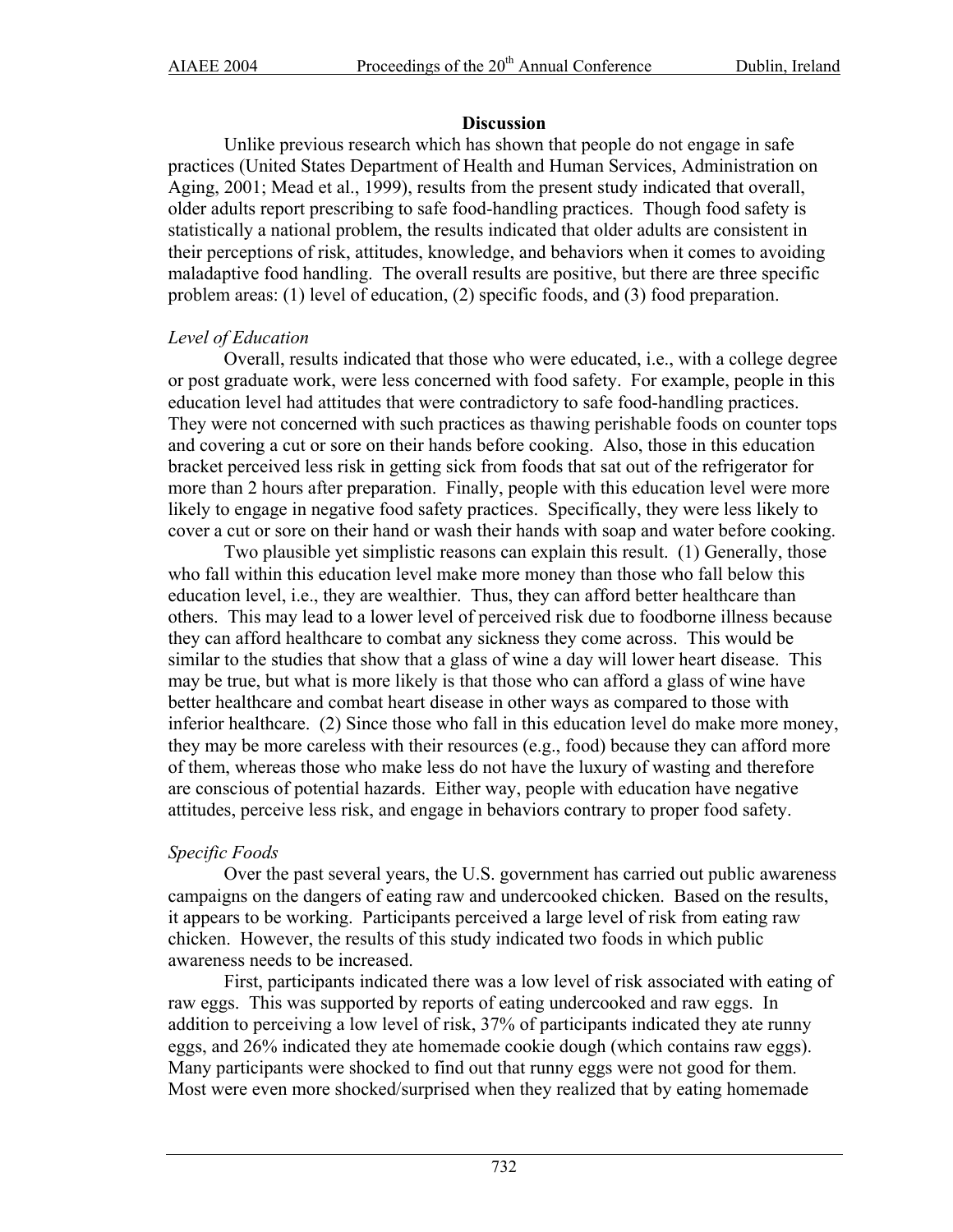cookie dough they were eating raw eggs. One woman in particular commented, "It never dawned on me that raw eggs were in the dough when I ate it."

The second related to raw sprouts or alfalfa. Generally, participants rated risk to eating sprouts or alfalfa neutrally, saying they were "unsure" as to whether they posed a food safety risk. Twenty-six percent of respondents indicated they did, which is too high. Both of these two food items need to be addressed by food safety advocates to get the message out as to the correct behaviors to ensure proper food safety.

### *Food Preparation*

Two areas within food preparation and handling pose food safety problems. The first area deals with cooking hamburger meat. Participants indicated, overwhelmingly, they did not know the proper temperature for cooking hamburger meat. They believed that the absence of pink indicated a hamburger is fully cooked. And, they did not use thermometers to check hamburgers for a safe degree of doneness. The second area has to do with the safety of leaving cooked food out on the counter for more than 2 hours after preparation. Again, an overwhelming majority of people indicated that cooked rice, meat and potatoes were safe to eat.

In both of these areas, the problem appears to be a lack of knowledge as to what is good and bad food preparation habits. The use of a thermometer, regardless of meat color, and putting food in a refrigerator after 30 minutes is knowledge that has long been identified by researchers. However, this knowledge has not been or is not being imparted to the public, thereby increasing the likelihood of foodborne illness. Both of these practices need to be addressed by food safety educators.

#### *Conclusion*

Though food-safety educators have made many advances to get the message to older adult consumers about how to avoid foodborne illness, there still are some areas of concern. Food-safety educators need to refocus their work towards people in higher education brackets; on specific foods (e.g., eggs, hamburger and sprouts); and on food preparation habits, i.e., putting food away in a timely manner and the use of a thermometer. Until these areas are addressed properly, older adults will keep putting themselves at risk, due to lack of knowledge, perceived risk and personal attitudes.

#### **Acknowledgement**

This research was supported in part by the United States Department of Agriculture (Grant 92-977-3554) and the A.Q. Miller School of Journalism, Department of Communications, Food Science Institute, and Department of Nutrition at Kansas State University.

Kansas State University Agricultural Experiment Station contribution No. 04-163-J.